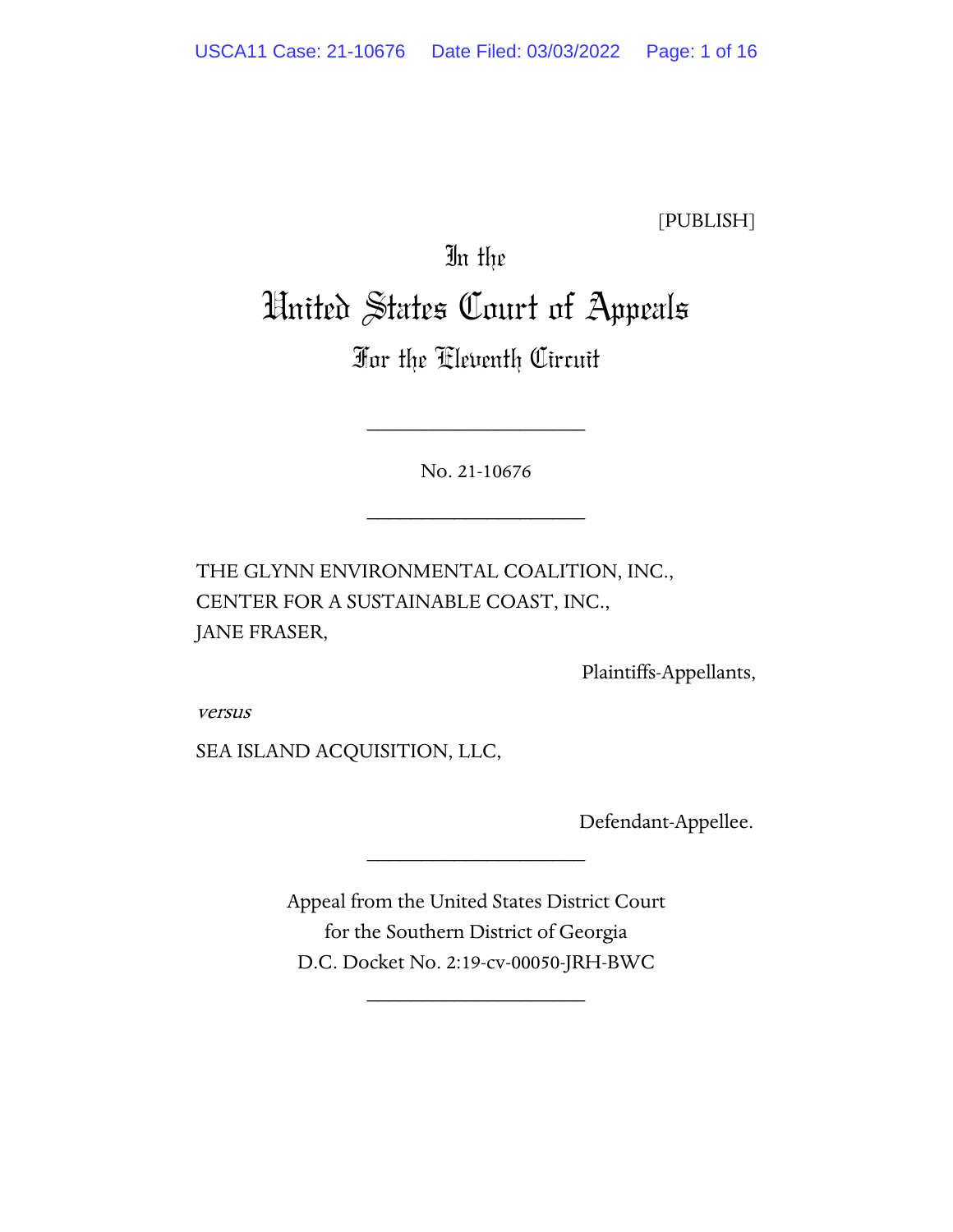Before WILLIAM PRYOR, Chief Judge, JORDAN, Circuit Judge, and BROWN,[\\*](#page-1-0) District Judge.

WILLIAM PRYOR, Chief Judge:

This appeal concerns whether a local environmentalist who regularly visits an area of wetlands to recreate and enjoy their natural beauty has standing to complain about the filling of a wetland with outside materials because it has diminished her aesthetic interest in that wetland. Because these allegations suffice to establish an injury in fact, we vacate the order of dismissal and remand for further proceedings.

### I. BACKGROUND

At this stage, we accept as true the following allegations of the complaint. Sea Island Acquisition, LLC, owns a 0.49-acre parcel of land near Dunbar Creek in Glynn County, Georgia, next to the parking lot for its nearby hotel. The parcel is considered a wetland under the Clean Water Act. When Sea Island sought to fill that parcel with outside materials, the Act required Sea Island to obtain a certification from the State of Georgia and a permit from the United States Army Corps of Engineers. See 33 U.S.C. §§ 1311(a),  $1341(a)(1)$ ,  $1344(a)$ , (e).

<span id="page-1-0"></span><sup>\*</sup> Honorable Michael L. Brown, United States District Judge for the Northern District of Georgia, sitting by designation.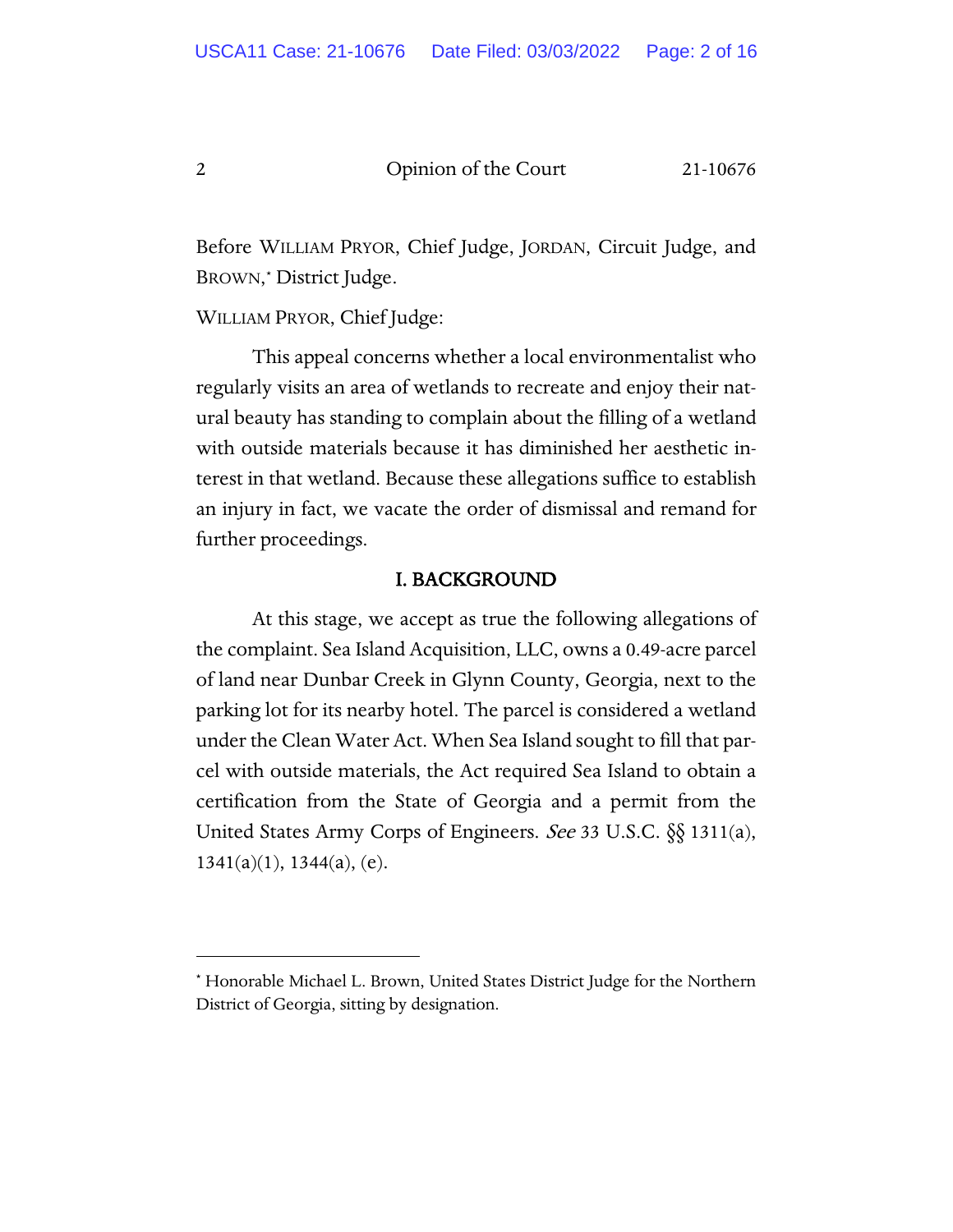The Act allows for two kinds of permits. For the first kind, an individual permit, a person seeking to fill a wetland must submit to the appropriate Corps district office a detailed application, see 33 C.F.R.  $\S$  325.1(c)–(d), 325.2(a), that includes "a list of authorizations required by other federal, interstate, state, or local agencies for the work, including all approvals received or denials already made" by those agencies, id.  $\S 325.1(d)$ . The application then undergoes "public notice and receipt of comments," *id.*  $\S 325.5(b)(1)$ , and the Corps issues a "decision document" that reports the view of the issuing official concerning the "probable effect of the proposed [project] on the public interest" and imposes "special conditions" on the project to the extent those conditions are appropriate to minimize environmental impact, see id.  $\S 325.2(a)(6)$ . The second kind of permit, a general permit, is valid for a period of no more than five years for activities that will not cause significant environmental harm. See 33 U.S.C. § 1344(e).

Nationwide Permit 39, a general permit, was issued in 2012. It allowed the filling of wetlands "for the construction . . . of commercial and institutional building foundations and . . . attendant features . . . necessary for the use and maintenance of the structures" on the wetlands. Reissuance of Nationwide Permits, 77 Fed. Reg. 10184-01, 10279 (Feb. 21, 2012). In 2012, the Georgia Environmental Protection Division issued a conditional certification for all projects that were allowed by Permit 39.

On January 10, 2013, Sea Island submitted a pre-construction notification to the Corps for its plan to fill its wetland for the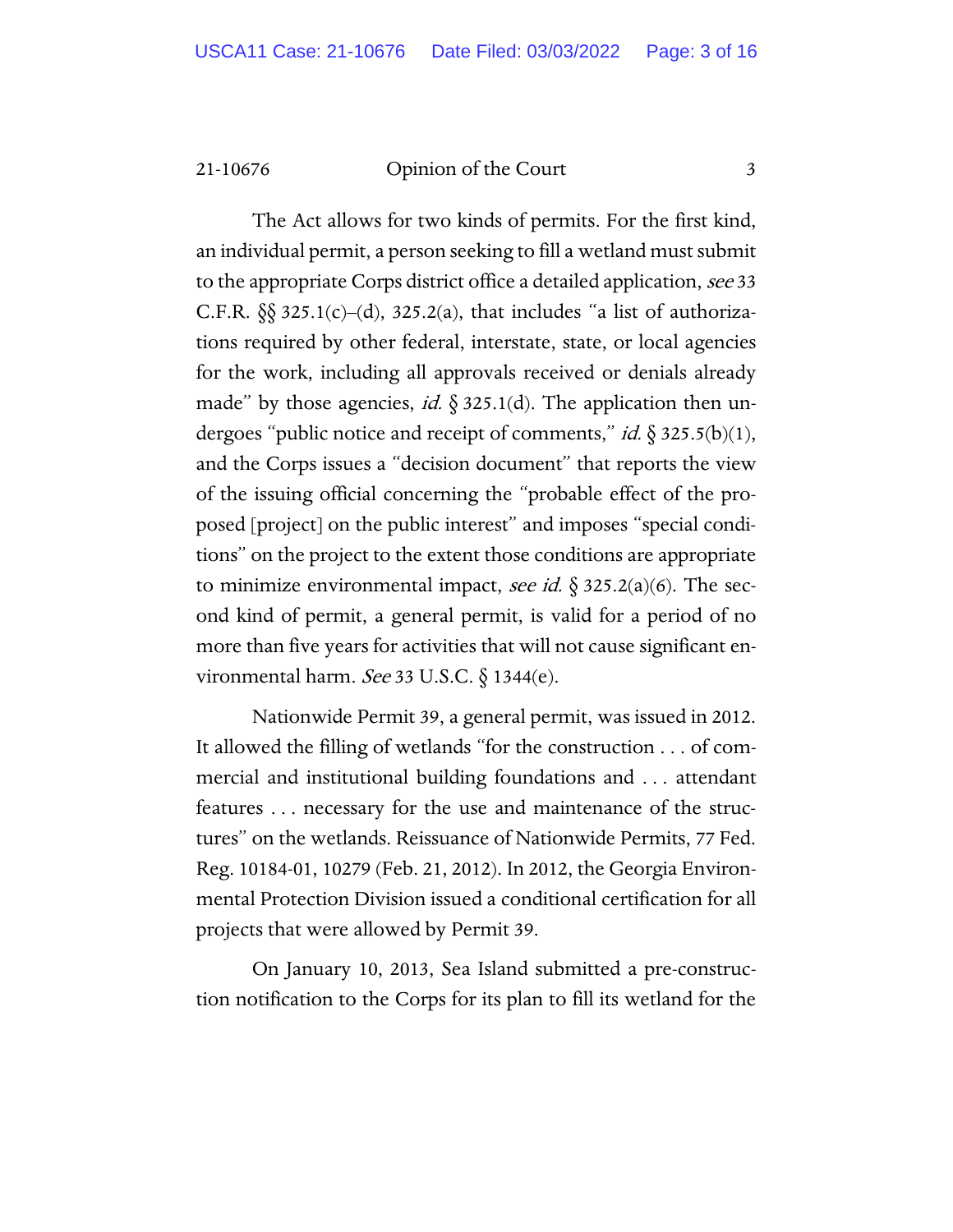purpose of constructing a commercial building. The notification represented that Sea Island intended to fill 0.49 acres of what might be a wetland under the Act. Sea Island also sought a jurisdictional determination by the Corps of whether the parcel was a wetland. Sea Island proposed building "[r]etaining walls . . . to reduce [the] overall footprint of the project in the wetlands," as well as purchasing 3.48 wetland "mitigation credits" to offset the loss of wetlands.

On February 20, 2013, the Corps issued a preliminary jurisdictional determination that the 0.49-acre parcel of land might be a wetland, and the Corps "verified authorization" of the proposed project. The authorization lasted for two years or until Permit 39 was "modified, reissued, or revoked," plus an additional year from that time to complete the work.

Although Sea Island had represented to the Corps that it intended to construct or expand a "commercial and institutional building foundation[] . . . and [an] attendant feature[]," (Quoting Reissuance of Nationwide Permits, 77 Fed. Reg. at 10279.) "Sea Island intentionally and maliciously misrepresented" that intent. "Sea Island never intended to comply" with Permit 39 or the Georgia Conditional Permit and "only applied for [Permit 39] to save time and money." Instead, it intended to "landscape over" the wetland, which is near "its hotel, the Inn at Sea Island." "Sea Island filled" the wetland with "fill material . . . between February 20, 2013, and March 27, 2013," but it still has not erected nor has any intention to erect any buildings or structures on the wetland.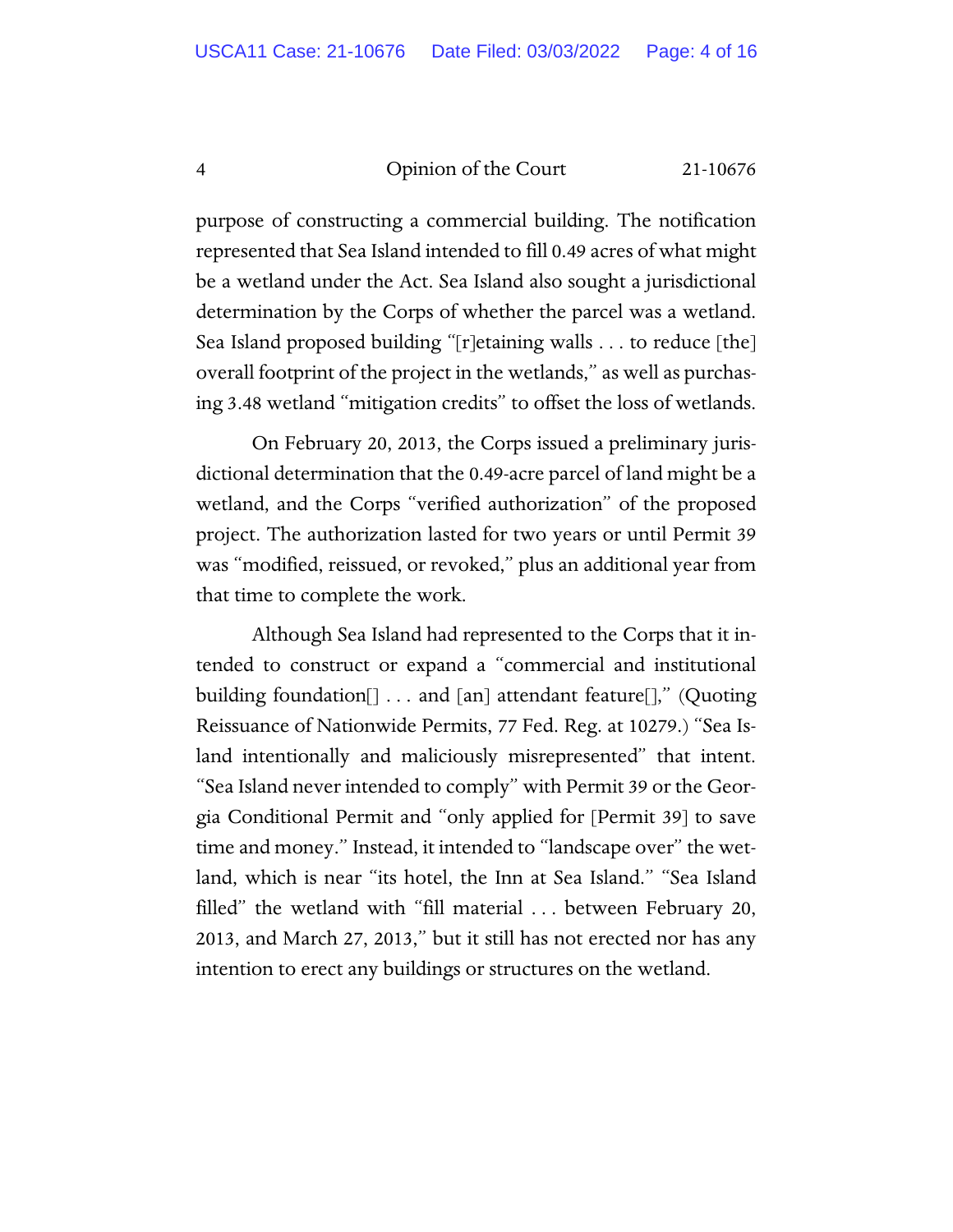Sea Island created various documents before and after its notification to the Corps that are allegedly inconsistent with its representations to the Corps. For example, Sea Island submitted a preliminary site plan to Glynn County on November 20, 2012—before its notification to the Corps—that did not show a proposed building. And the final construction plans created on November 27, 2012, evidenced that Sea Island intended to place permanent sodding on the wetland.

Finally, Sea Island made inconsistent representations regarding the presence of curb cuts in the pavement. Curb cuts would be necessary to operate an administrative office and parking lot because curb cuts lower the curb to allow cars to enter the parking lot and pedestrians to step onto the sidewalk. Even though Sea Island's application to the Corps indicated that there would be curb cuts in the pavement, the preliminary and final plats sent to the county did not show curb cuts, and the final project does not have them. Further, Sea Island placed utilities such that it would be extremely difficult, if not impossible, to add curb cuts.

The Glynn Environmental Coalition, Inc., the Center for a Sustainable Coast, Inc., and Jane Fraser sued Sea Island. The organizations are Georgia non-profit corporations. Some of their members, including Fraser, reside in Glynn County near the wetland. The organizations provide their members with information concerning environmental developments in the area.

The environmentalists alleged that Sea Island did not comply with the Act's permitting process because it filled the wetland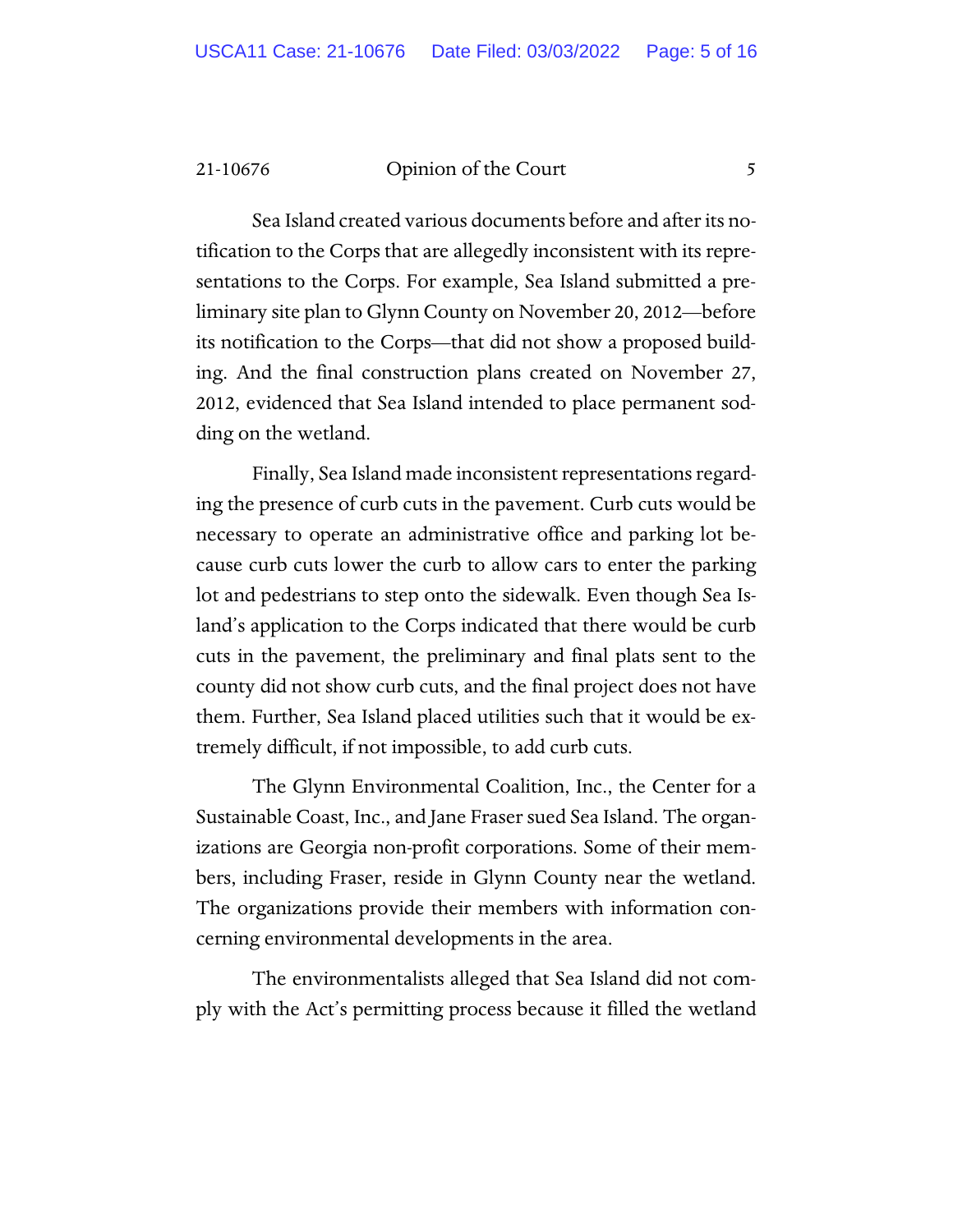for the purpose of landscaping and not constructing a commercial structure, it did not comply with the Georgia conditional certification, the authorization under Permit 39 had expired without compliance, and the authorization was null and void because Sea Island "intentionally and maliciously misled the Corps." The environmentalists sought a declaratory judgment, an injunction "compelling Sea Island to restore" the wetland, civil penalties, and attorney's fees.

Fraser is a "resident of Glynn County" who "ha[s] lived in the area . . . for over twenty years" and is a member of both Glynn Environmental and Sustainable Coast. Fraser moved to the area "in large part due to the area's unique ecology, including its native habitat, wildlife[,] and vegetation." She "regularly recreate[s] in and enjoy[s] the aesthetics of the wetlands and marshes" in the general Dunbar Creek area. Before the fill of the wetland, Fraser "derived aesthetic pleasure" from the wetland, which she described as a "pleasing natural resource," and from "other similar wetland habitats in Glynn County by viewing the area in its *natural* habitat." (Emphasis added.) After the fill, the wetland was "replaced by unnatural grassed areas" and an "unnatural lawn" that is "less aesthetically pleasing." (Emphasis added.) The fill of the wetland was the partial cause of a "noticeable deterioration of the natural aesthetic beauty, water quality, and habitat of the . . . area," and Sea Island's actions "diminished" Fraser's "aesthetic and recreational value" in the wetland and "its downstream tributaries." Fraser also alleges that she "observe[s] Dunbar Creek on a daily basis" as she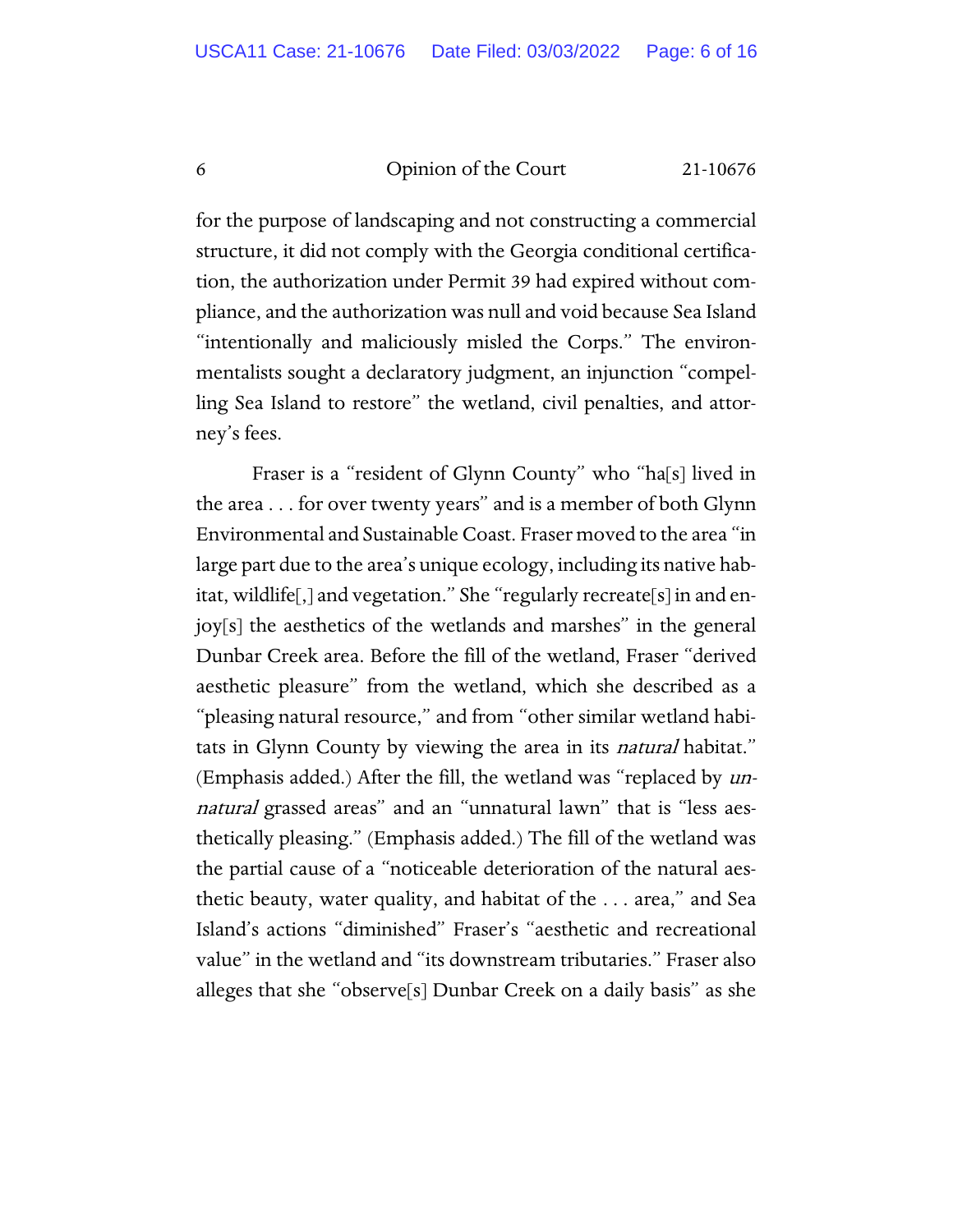drives over Dunbar Creek and that she has "noticed a significant difference in the water clarity in Dunbar Creek."

Sea Island moved to dismiss the environmentalists' amended complaint for lack of standing and for failure to state a claim upon which relief could be granted. See FED. R. CIV. P. 12(b)(1), (6). Sea Island argued that the environmentalists' allegations did not establish that any of the parties had suffered an injury in fact and that the organizations could not establish associational standing. And it contended that, assuming the allegations established a legally cognizable injury, the complaint did not establish causation or redressability. Sea Island also contested the legal sufficiency of each of the environmentalists' claims. The environmentalists responded that they had suffered environmental, aesthetic, recreational, and procedural injuries, and that the organizations had associational standing through the standing of Fraser. The environmentalists also argued that they had adequately alleged causation and redressability, and they defended their complaint on the merits.

The district court dismissed the complaint for lack of standing on the ground that the environmentalists failed to allege an injury in fact. See FED. R. CIV. P. 12(b)(1). The district court addressed only Fraser's alleged aesthetic and recreational injuries, the environmentalists' alleged procedural injury, and the organizations' associational standing. The district court reasoned that Fraser had not alleged how her aesthetic and recreational interests in the area surrounding the wetland were harmed besides "conclusory and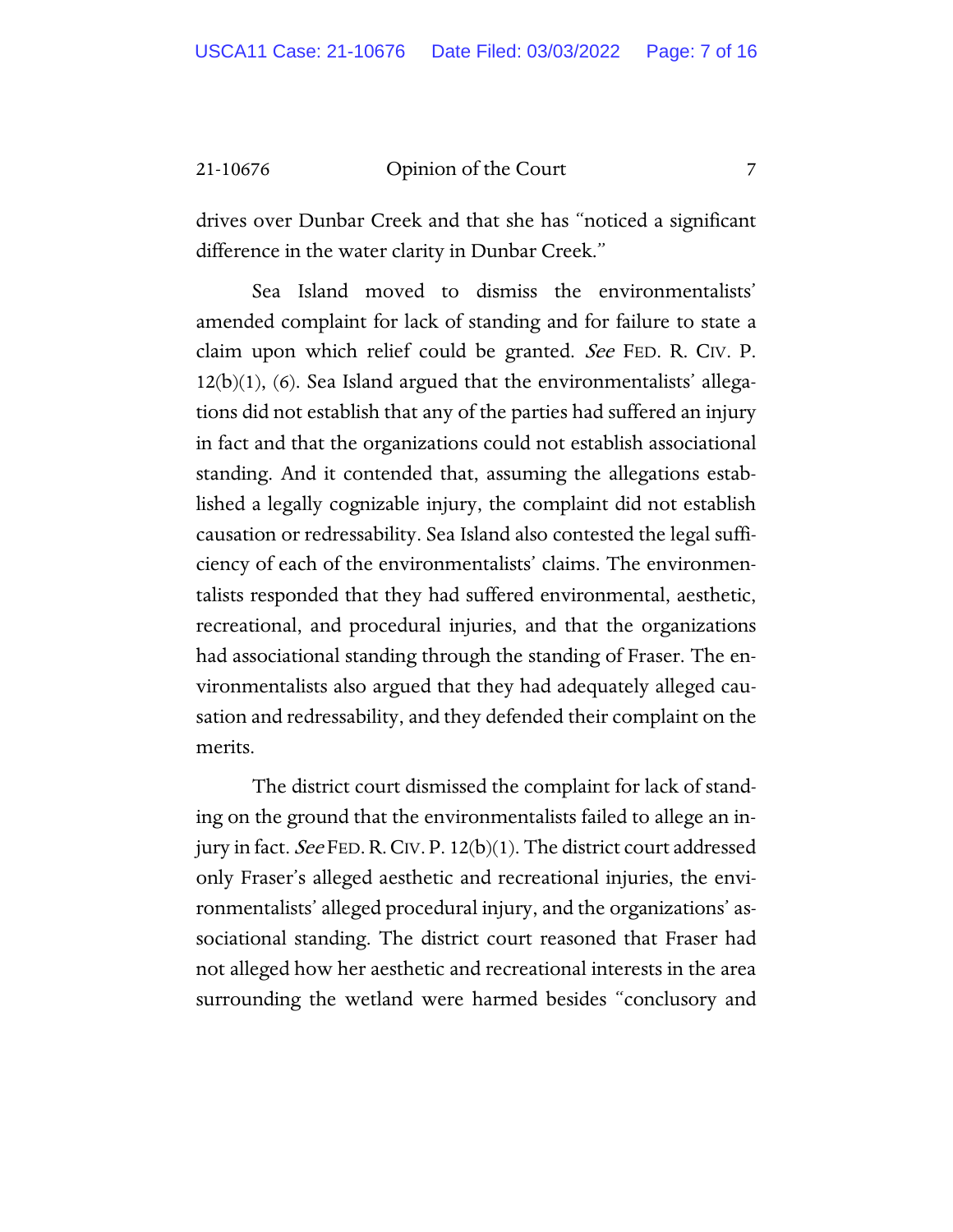speculative assertions" that filling the wetland would cause harm to the surrounding area and injure Fraser's aesthetic and recreational interests. The district court rejected Fraser's alleged injury to her aesthetic interest in the wetland itself because "she d<sup>[id]</sup> not allege [that] she ever actually visited" the wetland "prior to its fill." It also reasoned that Fraser's allegations regarding her recreational interests were inadequate because she never explained what activities were inhibited and how they were inhibited. The district court concluded that the environmentalists had not alleged "particular facts that demonstrate" that Sea Island's "activity devalued" the environmentalists' "recreational and aesthetic interest in the . . . [w]etland and Dunbar Creek" and so could not establish a concrete injury.

The district court also rejected the environmentalists' arguments regarding associational standing and procedural injury. "Because . . . Fraser does not have standing to sue in her own right, [the organizations] do not have associational standing." The district court also reasoned that to allege a procedural injury, a plaintiff must show "an injury to a separate concrete interest." (Quoting Region 8 Forest Serv. Timber Purchasers Council v. Alcock, 993 F.2d 800, 810 (11th Cir. 1993).) Because the environmentalists had not adequately alleged any other concrete injury, the district court concluded that they had not suffered a procedural injury.

# II. STANDARD OF REVIEW

We review the dismissal of a complaint *de novo. Aaron Priv.* Clinic Mgmt. LLC v. Berry, 912 F.3d 1330, 1335 (11th Cir. 2019).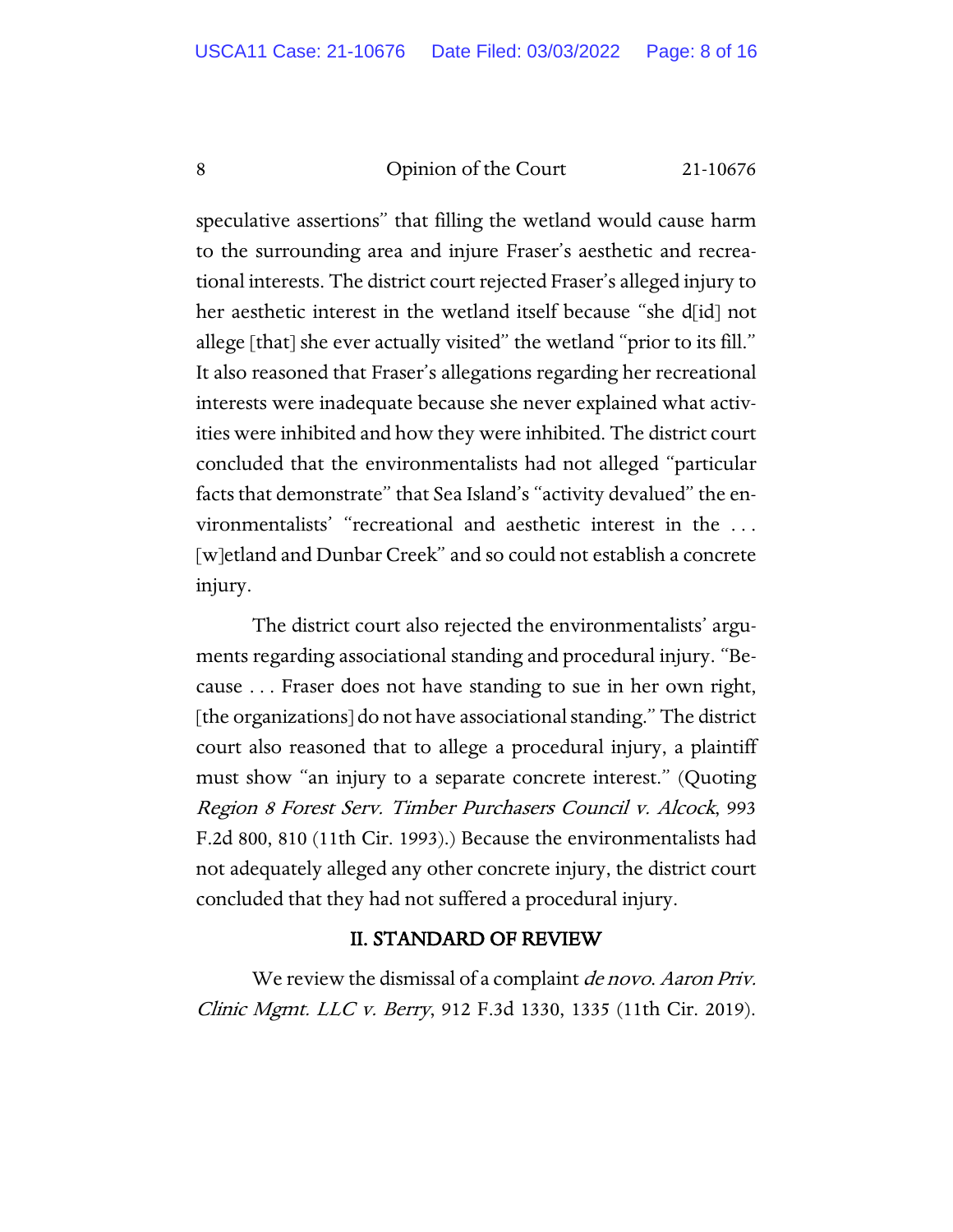We accept as true the allegations in the complaint and attached exhibits and draw all reasonable inferences in favor of the plaintiffs. Miljkovic v. Shafritz & Dinkin, P.A., 791 F.3d 1291, 1297 & n.4 (11th Cir. 2015).

#### III. DISCUSSION

Article III standing requires a plaintiff to have "suffered an injury in fact, . . . that is fairly traceable to the challenged conduct of the defendant, and . . . that is likely to be redressed by a favorable judicial decision." Muransky v. Godiva Chocolatier, Inc., 979 F.3d 917, 924 (11th Cir. 2020) (en banc) (quoting Spokeo, Inc. v. Robins, 578 U.S. 330, 338 (2016)). "Each element of standing is 'an indispensable part of the plaintiff 's case' and 'must be supported in the same way as any other matter on which the plaintiff bears the burden of proof." Aaron Priv. Clinic, 912 F.3d at 1336 (quoting Lujan v. Defs. of Wildlife (Lujan), 504 U.S. 555, 561 (1992)). At the motion-to-dismiss stage, we evaluate standing by determining whether the complaint "clearly alleges facts demonstrating each element." Id. (quoting Spokeo, 578 U.S. at 338).

An injury in fact must be "concrete, particularized, and actual or imminent." *Muransky*, 979 F.3d at 925. An injury that is "conjectural or hypothetical" is constitutionally insufficient. Id. At the motion-to-dismiss stage, "'general factual allegations of injury' can suffice," *id.* at 924 (quoting *Lujan*, 504 U.S. at 561), so long as the complaint "plausibly and clearly allege[s] a concrete injury," *id.* (quoting Thole v. U.S. Bank N.A., 140 S. Ct. 1615, 1621 (2020)). Only factual allegations, and not legal conclusions, are relevant to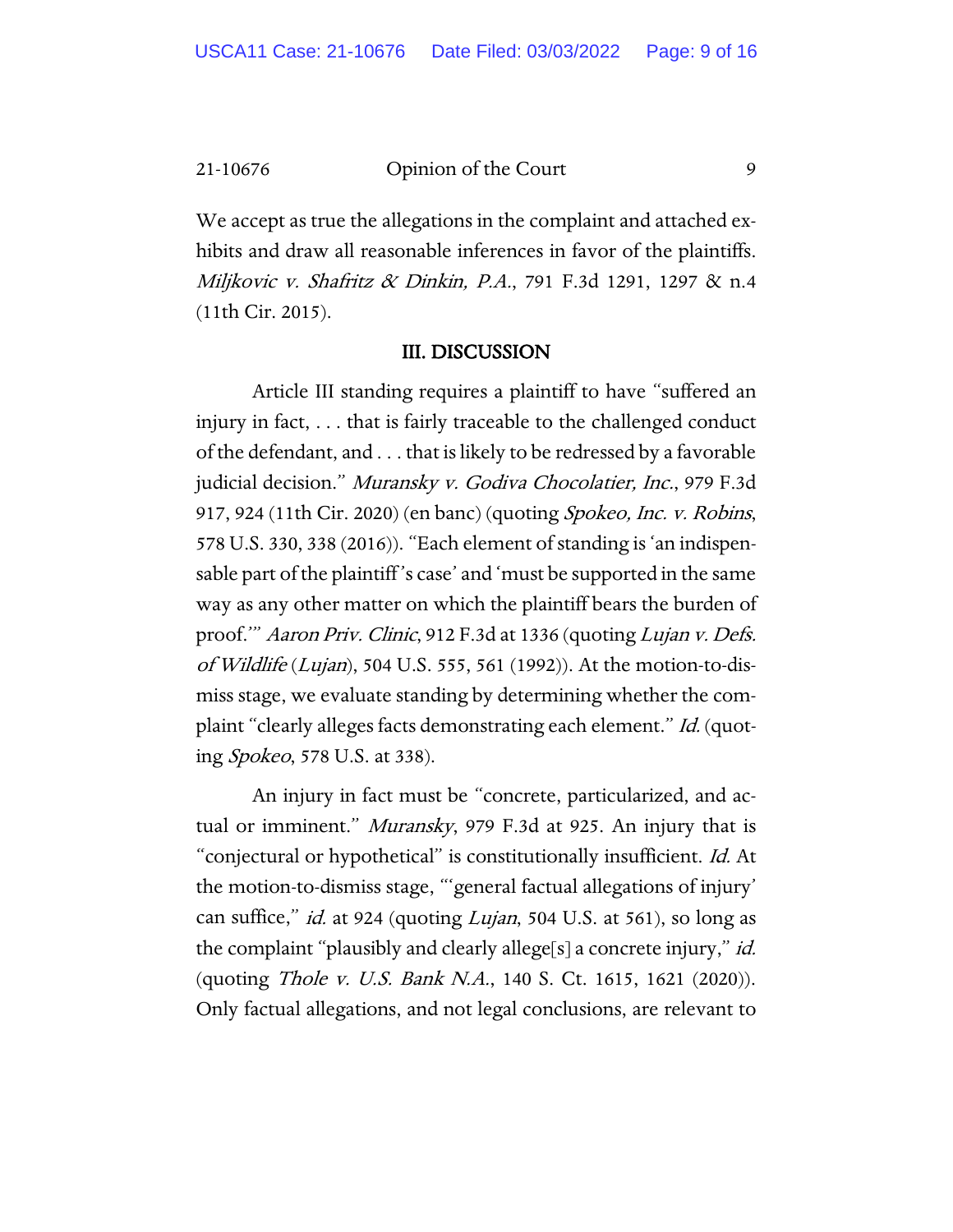our inquiry, and "mere conclusory statements . . . do not suffice." Ashcroft v. Iqbal, 556 U.S. 662, 678 (2009); accord Muransky, 979 F.3d at 924. A conclusory statement is a legal conclusion that is "couched as a factual allegation." Iqbal, 556 U.S. at 678 (internal quotation marks omitted).

The environmentalists offer several arguments for why they have adequately alleged an injury in fact, including that Fraser suffered an aesthetic injury. Because we conclude that Fraser adequately alleged a concrete injury to her aesthetic interest in the wetland, we do not address the environmentalists' other arguments.

An individual suffers an aesthetic injury when she "use[s] the affected area" and is a person "for whom the aesthetic  $\dots$  value [] of the area will be lessened by the challenged activity." Friends of the Earth, Inc. v. Laidlaw Env't Servs. (TOC), Inc., 528 U.S. 167, 183 (2000) (internal quotation marks omitted); accord Sierra Club v. Johnson, 436 F.3d 1269, 1279 (11th Cir. 2006). An individual can meet her burden of establishing that injury at the pleading stage "by attesting that [s]he uses . . . an area affected by the alleged violations and that h[er] aesthetic . . . interests in the area have been harmed." Black Warrior Riverkeeper, Inc. v. U.S. Army Corps of Eng'rs, 781 F.3d 1271, 1280 (11th Cir. 2015) (quoting Sierra Club v. Tenn. Valley Auth., 430 F.3d 1337, 1344 (11th Cir. 2005). "Aesthetic . . . well-being" is an "important ingredient[] of . . . quality of life in our society" and is a recognized interest even though it is often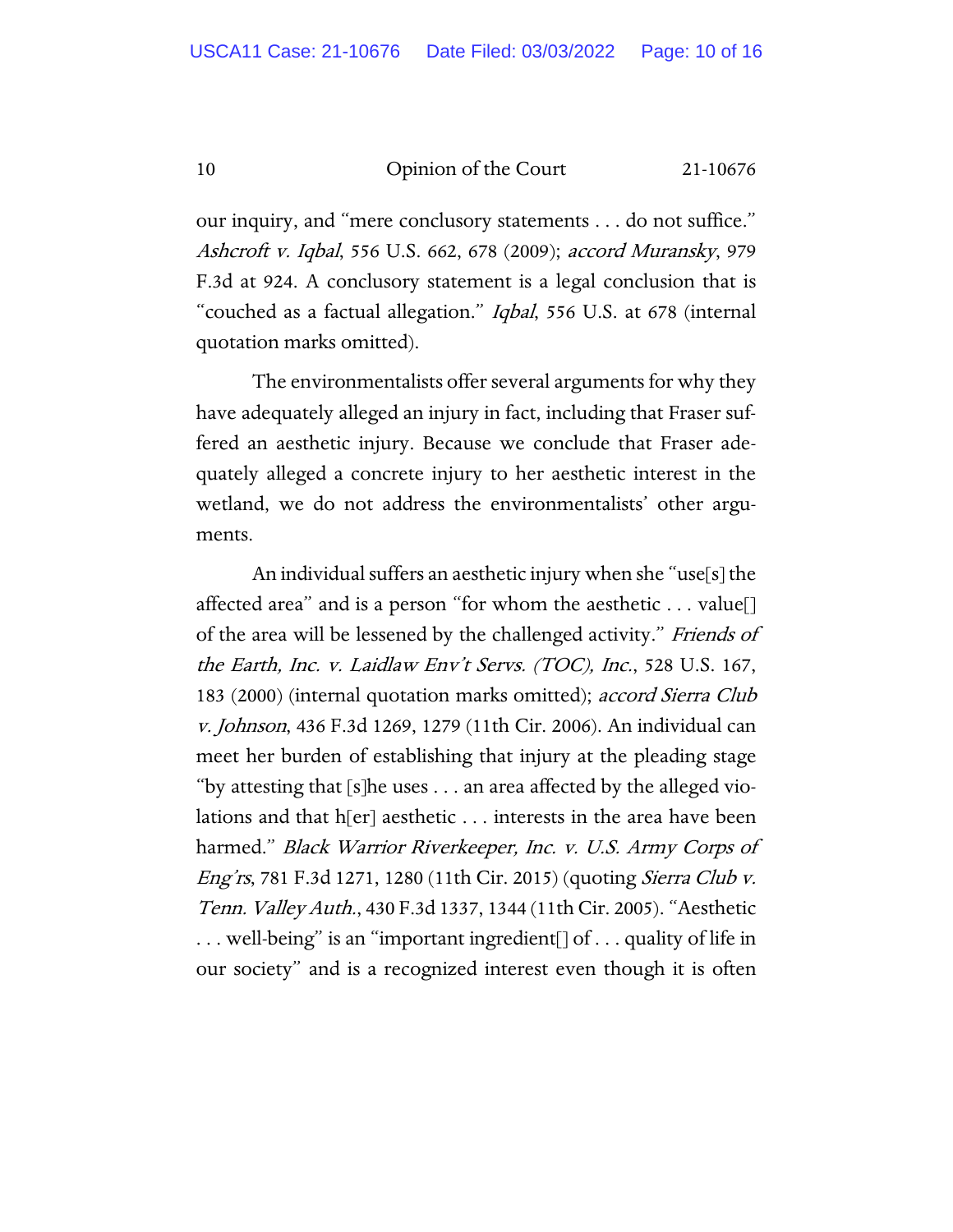"shared by the many rather than the few." *Sierra Club v. Morton*, 405 U.S. 727, 734 (1972).

Fraser "plausibly and clearly allege[d] a concrete injury" to her aesthetic interest. See Muransky, 979 F.3d at 924 (quoting Thole, 140 S. Ct. at 1621). Fraser gains aesthetic pleasure from viewing wetlands in their natural habitat. She regularly recreates in the area and sees the wetland. After the wetland was replaced with sodding, she derived less pleasure from the wetland because the habitat and vegetation were unnatural. These alleged injuries are sufficient at the pleading stage because Fraser need only allege "that [s]he uses" the "area affected" and that "h[er] aesthetic  $\dots$ interests . . . have been harmed." Black Warrior, 781 F.3d at 1280 (internal quotation marks omitted). Her allegations are neither a mere legal conclusion that she suffered an injury in fact nor a legal conclusion that she suffered an injury in fact "couched as a factual allegation." Iqbal, 556 U.S. at 678 (internal quotation marks). Fraser explained how and why she derived aesthetic pleasure from the wetland that Sea Island filled. She then explained why her aesthetic interest in the wetland was harmed.

Sea Island makes three arguments in defense of the dismissal. First, it argues that the district court correctly concluded that Fraser needed to have "actually visited" the wetland "prior to its fill." The district court understood Fraser to have alleged only that "she enjoys the aesthetics of the wetlands" generally, so it reasoned that Fraser's allegations were "not sufficient to show and injury-infact." (Alterations adopted.) Second, Sea Island argues that Fraser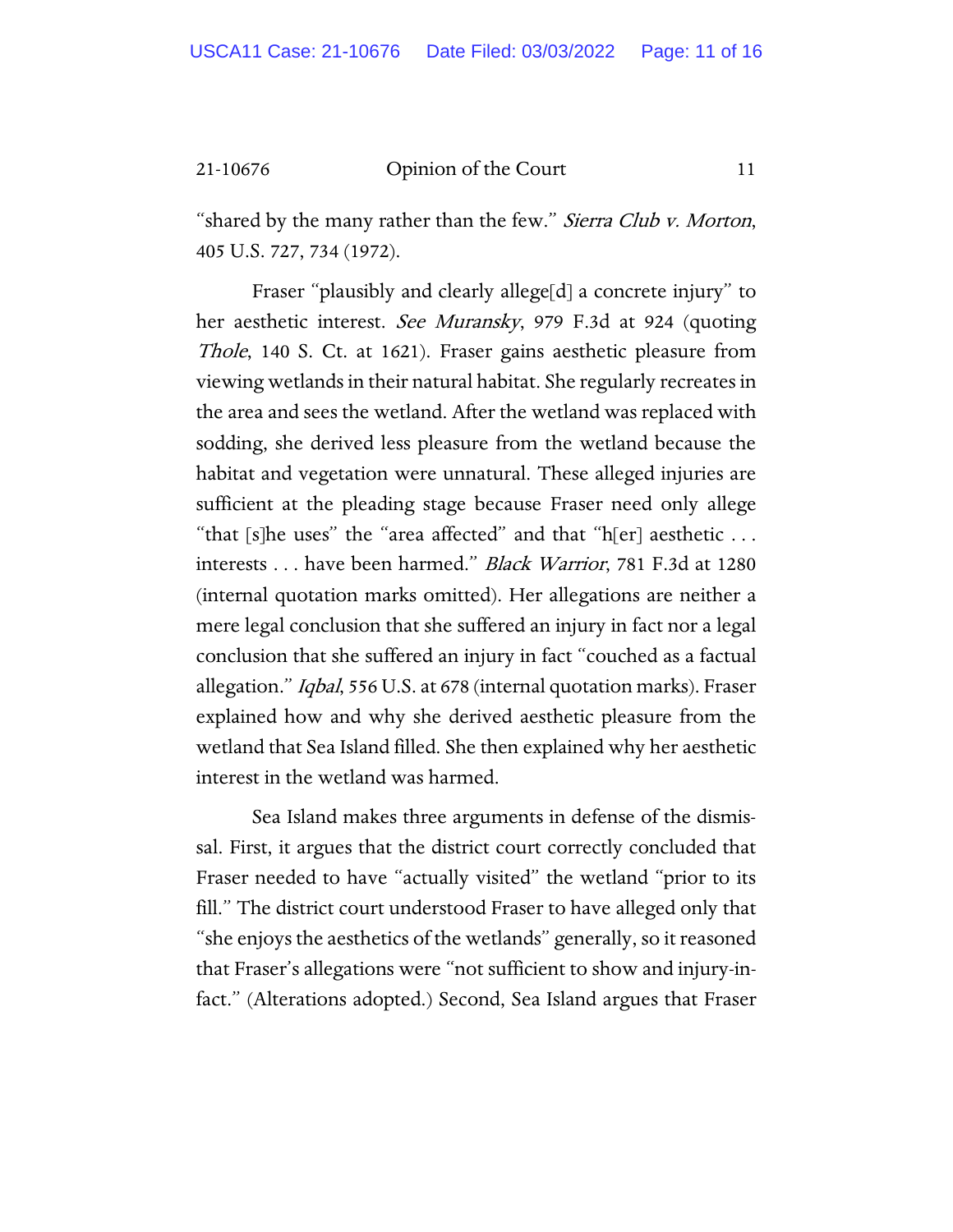must have "entered upon" the wetland to have an aesthetic interest in it. Third, Sea Island seems to argue that that the environmentalists categorically have no interest of any kind in the wetland because it is private property. We address and reject each contention in turn.

Contrary to Sea Island's argument, Fraser did specifically allege in her affidavit that she "derived aesthetic pleasure" from the wetland "[p]rior to Sea Island['s] . . . fill" of the wetland. But, in any event, Fraser was not required to visit the wetland before it was filled. Even if she did not previously derive pleasure from the wetland, Fraser suffers an injury in fact if she cannot now derive aesthetic pleasure from it because it was filled. For example, the Supreme Court has held that plaintiffs who alleged that they "would [have] like[d] to" have engaged in certain recreational activities but did not because of the defendant's alleged conduct had standing, Friends of the Earth, 528 U.S. at 181–83, even though they had never used the affected area or had done so only once or twice years before, *id.* at 200 (Scalia, J., dissenting).

Fraser also need not physically step foot on or use the wetland to have an aesthetic interest in it. Sea Island quotes language from the Supreme Court that "a plaintiff claiming injury from environmental damage must use the area affected by the challenged activity and not an area roughly in the vicinity of it." (Quoting Lujan, 504 U.S. at 565–66 (characterizing the holding in Lujan v. Nat'l Wildlife Fed'n (Nat'l Wildlife Fed'n), 497 U.S. 871, 887–889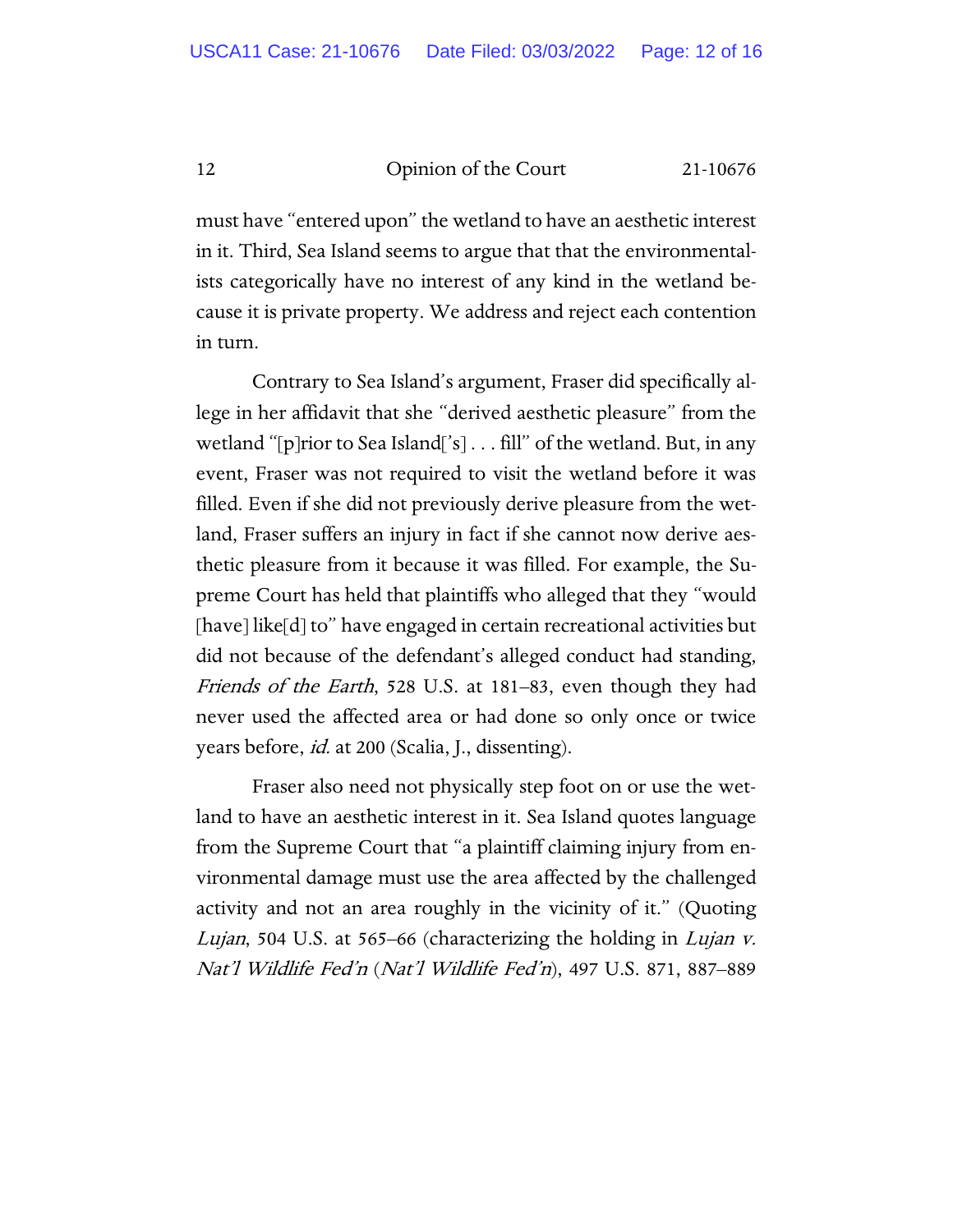(1990).) But closer examination of that decision reveals that the Supreme Court does not require physical occupation of the wetland.

National Wildlife Federation is distinguishable. There, the plaintiffs used unspecified parts of a two-million-acre area of Wyoming "in the vicinity of" the 4,500 acres that were affected by the government's challenged action. 497 U.S. at 886–87 (emphasis omitted) (internal quotation marks omitted). All but 6,500 acres of that two-million-acre area had been open to mining and oil and gas leases, and the government had opened 4,500 of the remaining land to leases, leaving only 2,000 acres closed to such leases. See id. at 887. The plaintiffs alleged that the government action harmed their "recreational use and aesthetic enjoyment of federal lands." Id. at 886 (internal quotation marks omitted). At the summary judgment stage, the Court concluded that the plaintiffs had not established that those interests were affected because "averments" that the plaintiffs "use[d] *unspecified* portions of an immense tract of territory" did not satisfy the summary judgment standard even if they would have been enough to survive a motion to dismiss. Id. at 889 (emphasis added).

In contrast with National Wildlife Federation, Fraser alleged that she derived pleasure from the half-acre wetland that Sea Island filled, that she also has seen it after it was filled, and that she has observed the immediate area surrounding the wetland. Those allegations differ from an averment that a person's aesthetic interest is harmed solely because he uses part of a two-million-acre area, a small portion of which was opened to mining and oil and gas leases.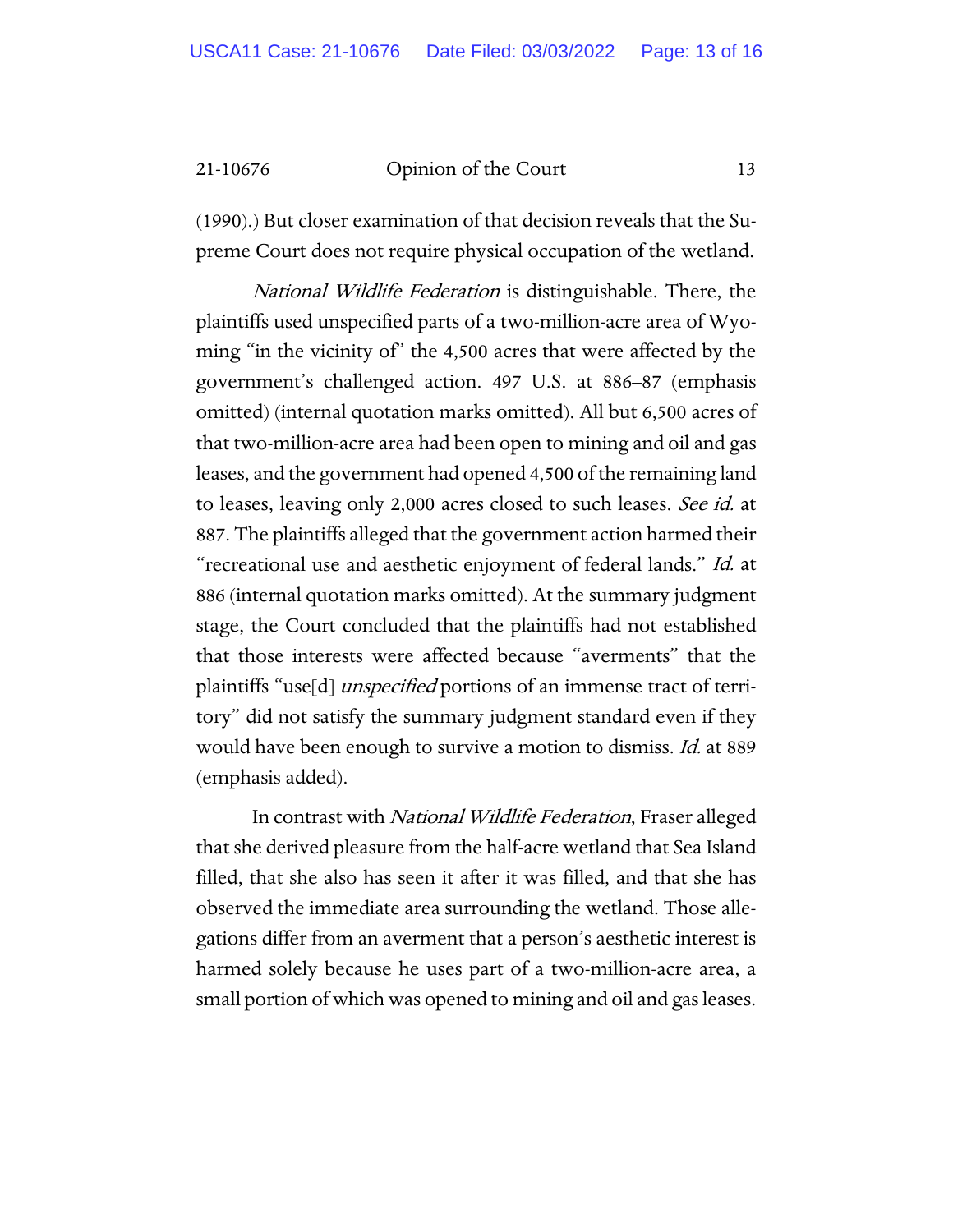Sea Island's position would require a plaintiff to have climbed on top of the arches in Arches National Park to challenge their destruction or to have stepped on the Old Faithful geyser at Yellowstone National Park to challenge its destruction. That position finds no support in case law. *Cf. Lujan*, 504 U.S. at 562–63 ("[T]he desire to use *or observe* an animal species, even for purely esthetic purposes, is undeniably a cognizable interest for purpose of standing." (emphasis added)).

Federal courts enjoy the power to protect an interest that is "shared by the many rather than the few." *Morton*, 405 U.S. at 734. And "[t]he fact that an injury may be suffered by a large number of people does not . . . make that injury a nonjusticiable generalized grievance." Spokeo, 578 U.S. at 339 n.7. An injury can be "widely shared," *id.*, and remain actionable so long as "the impact on [the] plaintiff is [not] plainly undifferentiated and common to *all* members of the public," *Lujan*, 504 U.S. at 575 (emphasis added) (alteration adopted) (internal quotation marks omitted). Not every citizen will drive by the wetland that Sea Island filled, nor will every citizen be bothered by not seeing the wetland in its natural state. Cf. id. (rejecting an injury that "affect[ed] only the generalized interest of all citizens" (emphasis added) (internal quotation marks omitted)).

Even if Sea Island is correct that the environmentalists have no recreational interest in the filled wetland itself because they have no ability to recreate on Sea Island's private property, that argument does not apply to Fraser's alleged aesthetic interests in the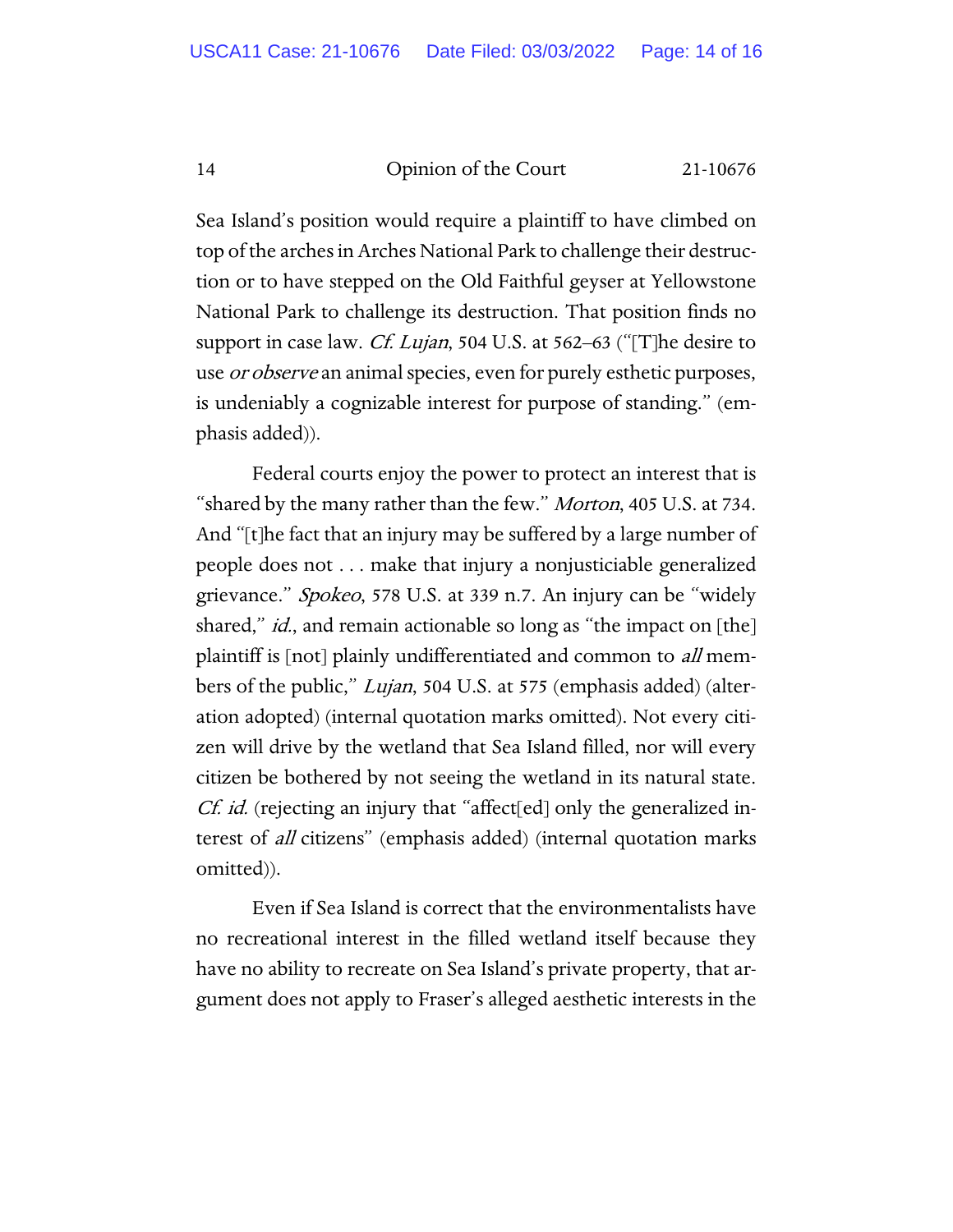filled wetland. A person can suffer an injury from the unsightly nature of private property under well-settled tort law, even if he cannot always prevail on his underlying claim. See, e.g., Allison v. Smith, 695 P.2d 791, 794 (Colo. App. 1984) ("[L]egitimate but unsightly activity  $\dots$  may become a private nuisance  $\dots$ ."); Livingston v. Davis, 50 N.W.2d 592, 598 (Iowa 1951) ("[T]hat a thing is unsightly or offends the aesthetic sense does not *ordinarily* make it a nuisance or afford grounds *for injunctive relief.*" (emphases added)); M. L. Cross, Annotation, Spite Fences and Other Spite Structures, 133 A.L.R. 691 (1941) (explaining the general rule that a useful structure does not give rise to a cause of action even though "it causes injury to another by . . . interfering with the view" (emphasis added)); Deborah Tussey, Annotation, Fence As Nuisance, 80 A.L.R.3d 962 (1977) (explaining that the alleged "injury" caused by a "spite fence  $\dots$  is often the obstruction of the  $\dots$ view of the adjoining property" (emphasis added)); cf. TransUnion LLC v. Ramirez, 141 S. Ct. 2190, 2204 (2021) (explaining that "intangible harms" that were "traditionally recognized as providing a basis for lawsuits in American courts" are "concrete").

Sea Island also argues that the environmentalists cannot establish that they will suffer an injury that will occur at a "fixed and specific time" in the future as is required to request an injunction because any harm that they might have suffered occurred at a discrete time in 2013. (Citing Am. C.L. Union of Fla., Inc. v. Miami-Dade Cnty. Sch. Bd., 557 F.3d 1177, 1193–94 (11th Cir. 2009).) This argument is without merit because the environmentalists' theory